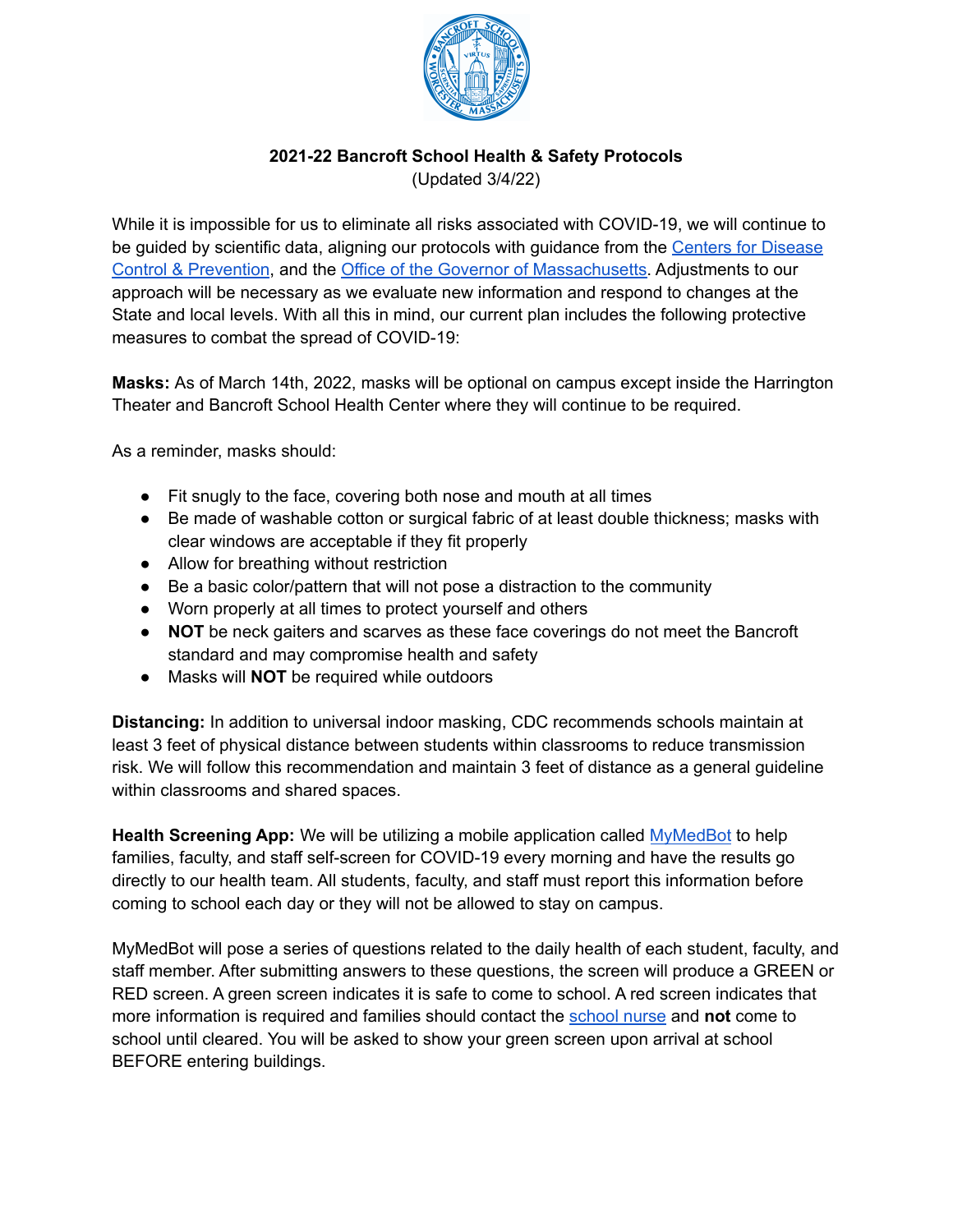

MyMedBot enables our school nurse to easily screen for COVID-19 symptoms, communicate the latest protocol and have the data to make informed decisions. This will be a required health and safety measure for each of us each school day that will add another layer of mitigating the risks of COVID-19 and we appreciate your cooperation.

You will receive a registration email from us, which will include an invitation code and links to the Apple App Store and Google Play Store. Click on the link that works with your device to download the app for free. If you do not have access to a smart device, please let us know and we will provide you with appropriate accommodations to be able to self-report another way.

MyMedBot questions posed through the application are subject to change as we adapt and adjust to new covid-19 health and safety measures.

If you have any questions regarding MyMedBot, please contact school nurse Liza [Marzilli.](mailto:lmarzilli@bancroftschool.org)

**Ventilation:** Last summer, we upgraded our HVAC system school-wide to provide an increased supply of outside air in accordance with **ASHRAE** (American Society of Heating, [Refrigeration,](https://www.ashrae.org/file%20library/technical%20resources/covid-19/guidance-for-the-re-opening-of-schools.pdf) and Air [Conditioning](https://www.ashrae.org/file%20library/technical%20resources/covid-19/guidance-for-the-re-opening-of-schools.pdf) Engineers) Standard 62.1-2019. This upgrade included the addition of MERV-13 rated filters. In addition, we added 60 HEPA filtration units--one for each classroom. All of these units have been serviced and are in perfect working condition for this school year.

**Sanitation/Cleaning/Disinfecting:** We will continue with the thorough cleaning/disinfecting measures that were put in place last year:

- Classrooms and other facilities cleaned and disinfected daily
- Bathrooms cleaned and disinfected daily
- High touchpoints (door handles, railings) disinfected multiple times each day
- Continued operation of 75 new hands-free faucets in classrooms and restrooms
- Hands-free water bottle filling stations in all three divisions and athletics facilities
- Hand sanitizing units at every entry point and classroom

**Cohort Model:** Each division will operate independently in our cohort model to minimize contact between them. By limiting student cross-divisional interaction, we put ourselves in a better position to mitigate the chances of any significant transmission. We will, however, be able to have divisions share spaces, meaning that all divisions can now use a space like the Fletcher Athletic Center, just at different times of the day to avoid indoor contact. Faculty will also be allowed to cross divisions to teach.

**Vaccination:** Vaccination has proven to be a hugely helpful tool in limiting the impact and minimizing the spread of COVID-19. We are pleased that our faculty are fully vaccinated. It is critically important that all members of our community become fully [vaccinated](https://www.cdc.gov/coronavirus/2019-ncov/vaccines/stay-up-to-date.html?CDC_AA_refVal=https%3A%2F%2Fwww.cdc.gov%2Fcoronavirus%2F2019-ncov%2Fvaccines%2Ffully-vaccinated.html) as soon as they are eligible so we can safely peel back additional layers of our COVID-19 protocols. We also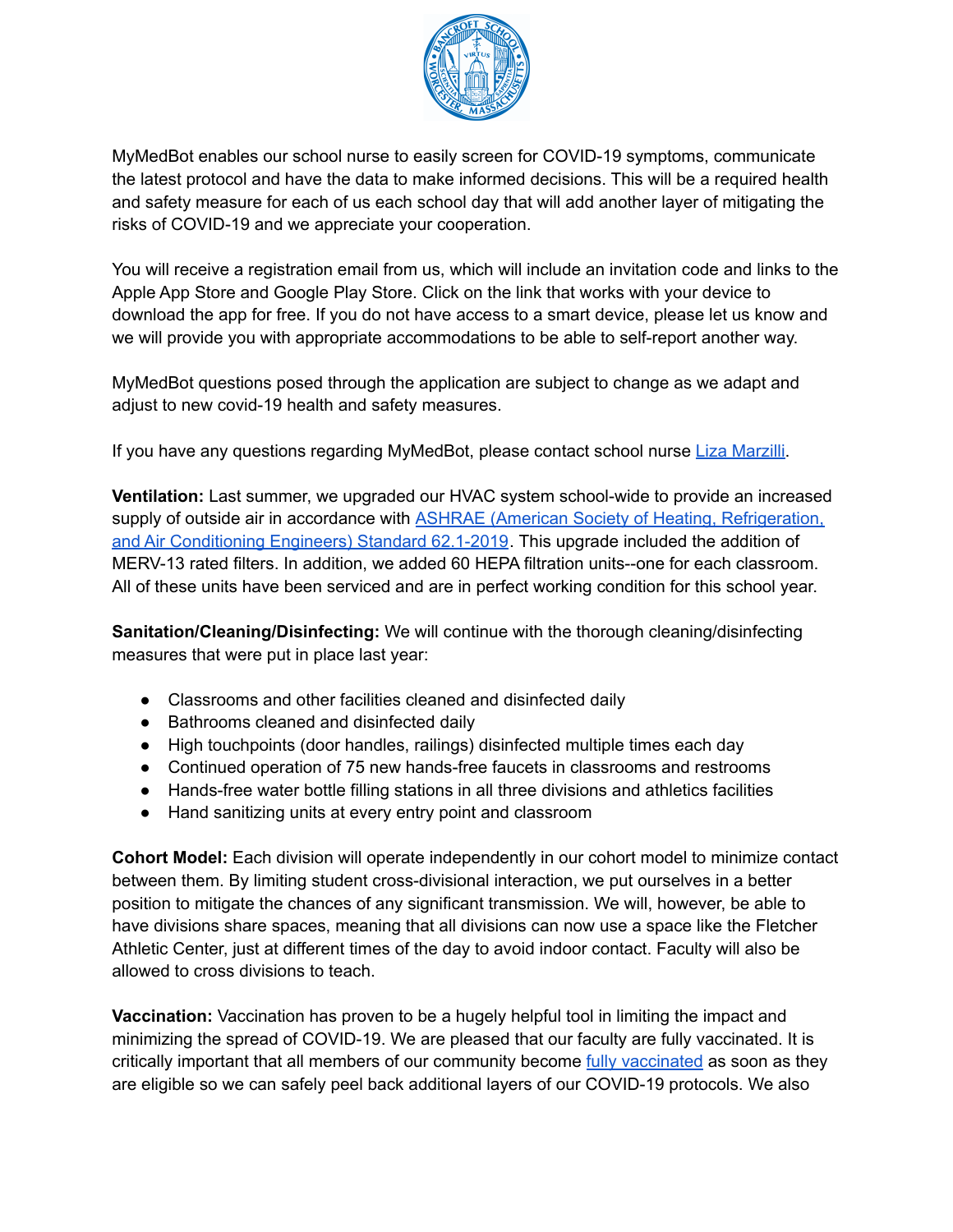

recognize that not everyone is currently eligible for vaccination, but we expect to support vaccination efforts for children under 4 years old as soon as it is possible.

**Travel:** CDC recommends delaying travel until you are **fully [vaccinated](https://www.cdc.gov/coronavirus/2019-ncov/vaccines/fully-vaccinated.html)** because travel increases your chance of getting and spreading COVID-19. If you are not fully vaccinated and must travel, follow CDC's travel [recommendations.](https://www.cdc.gov/coronavirus/2019-ncov/travelers/index.html)

**Visitor Policy:** Visitors will be allowed on campus by appointment only and must adhere to our campus health and safety protocols including mandatory mask-wearing at all times while indoors.

**School COVID-19 Testing Consent:** We are asking all students, faculty, and staff to [complete](https://www.cic-health.com/consent/ma?district=Bancroft%20School#consent) this [consent](https://www.cic-health.com/consent/ma?district=Bancroft%20School#consent) form. This consent form covers rapid antigen testing at school for anyone who develops symptoms or needs to be tested while at school. It also covers weekly laboratory PCR testing, either saliva or nasal swab testing, when we need to utilize it.

**Take-Home Rapid Covid Testing**: We are asking all students, faculty, and staff (or parents/guardians if a student is under 18) to complete the following **[opt-in](http://email.ecommunications.bancroftschool.org/c/eJxtUMluhDAM_Ro4ouzLgQNhmZ56rNpTlcnCRBNIBUzR9OsbUI-VLPv5WXr2s60dBFiWoUYA5YAUYSQgq4S-WiYl5xzoK3SwIMCZNE2PORi9hTSv1VXPZkl-W80tpVilZSxvNXNeaG-Edd5a6SznFnmjGScGEc5AGevbtn0VuCnQkGPf93-E8sD4TzenLfhnbmKY7z4tu15sZfxU4GHSIY6PucAdLBA7K8wOMn5kjJGUB-8yRkzAA1u3brk9tq8FoscB9Dghpyw9HRzqx-hOZgwvr8SOl4_39ptc3mbxJ3B3z6wh6EBYo4hCoh062rWYqF4pCCkFTHVSYsVkT1rVUQjanircNhAozFkDAFeqXOo46eUnxBjyY_955GnduGDr09Yvkfx_CQ) form** to be eligible for our nasal swab at-home antigen testing. Only those who opt-in will receive tests. **Please note that this is a different form than the testing consent form above.** Test kits contain 2 tests per box and will be handed out every other week. Please only use one test per week on Monday mornings, whether we have school or not. As with all of our other COVID-19 testing, if an individual has tested positive for the virus within the past 90 days, they are not eligible and should not participate. Only positive test results need to be reported to the school nurse and your primary care physician. Details of this new protocol and instructions on how to take the rapid test can be [found](http://email.ecommunications.bancroftschool.org/c/eJxtksuO4yAQRb_GWUY8DJiFF_EjUn_FCEORoGCIMFY68_WDSc-uJeQ6F1Rwq8qmB4yoPLmeIFIWZoSSDvNzpxbDpRRCILVgwE2LQMd13YPTKrsYtvOigk7R5k3fY_TnmG6ne08XxQTQtu2QEZi30ClFmKYcA4Biy8n395yfDb005FrW6_X65aJyoO0fCDE7-y7Cu_CwMb1UMmdt14ZeV-X8bQ8NnXBDeI24VFB4L0yJlMc-FCa8wwcb2HKRx-tbQ9hhgB0Wysdg9iAG48QzT_7YmrWPu7EphlxlgBqvz33xTlfcN0hbpa-Q4ZZUjj-awcKYIvgQk2wlr9ByDRVKez9HFklitTRgCa2J_xtRhaphusf1k5aLfxdun0y1Ou-gPjebqL8LsGu9dX4a-1PtA96l4JEPbWn_gCVvJ0FnOc6SDWwe0DzQTohxQkzMk-TFGOPscuEjE-hS_I5CdNN4Sr1fVfrrvHflL_hl6nVOGpzp6wz-Adt_sFs) here.

### **COVID-19 Response Plan**

If any student, faculty, or staff member receives a positive COVID-19 test, is having symptoms, or is determined to be a close contact, the School Nurse must be [notified.](mailto:lmarzilli@bancroftschool.org) Below is the full list of symptoms for which caregivers should monitor their children, and staff should monitor themselves. Individuals who experience any symptoms on the list below should follow the testing and quarantine response protocol for symptomatic individuals.

#### **COVID-19 Symptoms List:**

- Fever (100.0° Fahrenheit or higher), chills or shaking chills
- Difficulty breathing or shortness of breath
- New loss of taste or smell
- Muscle aches or body aches
- Cough
- Sore throat, when in combination with other symptoms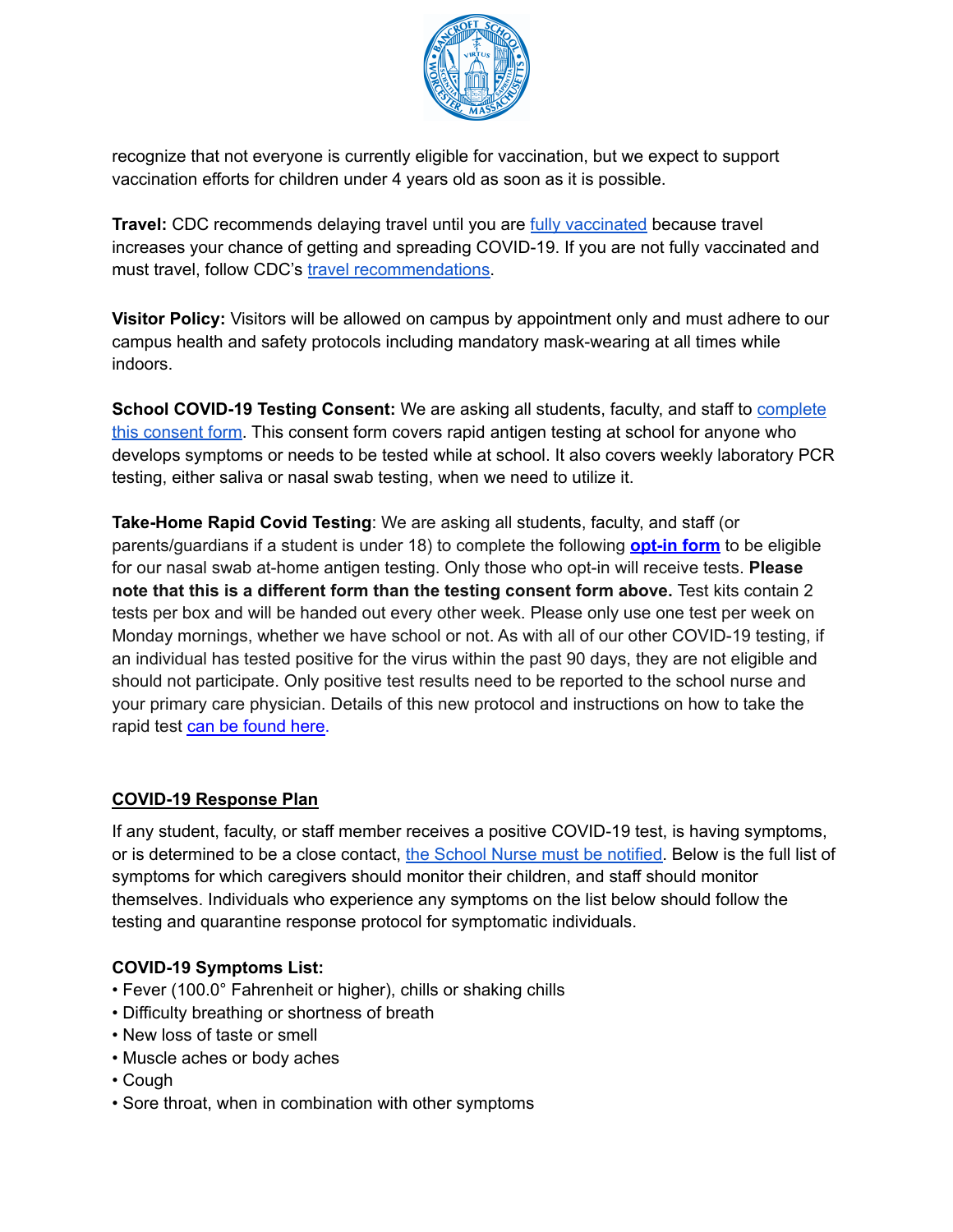

- Nausea, vomiting, or diarrhea
- Headache when in combination with other symptoms
- Fatigue, when in combination with other symptoms
- Nasal congestion or runny nose when in combination with other symptoms

**Definition Of Close Contact:** Close contacts are defined as individuals who have been within 6 feet of a COVID-19 positive individual while indoors, for at least 15 minutes during a 24-hour period. Please note that the at-risk exposure time begins 48 hours prior to symptom onset (or time of positive test if asymptomatic) and continues until the time the COVID-19 positive individual is isolated. In general, close contacts should follow the testing and quarantine response protocols. **However, certain close contacts are exempted from testing and quarantine response protocols as noted below.**

The following close contacts are **exempt** from testing and quarantine response protocols:

● Updated testing guidance from DESE and DPH recommends that schools select the new option within the statewide testing program to offer weekly rapid at-home antigen tests to students and staff and discontinue contact tracing and Test and Stay programs. As such, for schools selecting this new option, individuals will no longer be identified as in school close contacts by school health professionals. However, individuals may still be identified as close contacts **outside of school settings** (e.g. as a close contact of someone who tests positive for COVID-19 in their household). In these cases:

**-asymptomatic vaccinated individuals**: While in school settings (including for sports and extracurriculars), asymptomatic vaccinated individuals remain exempt from testing and quarantine protocols. If an asymptomatic, vaccinated individual is identified as a close contact outside of school, they may return to school. Individuals should closely monitor for symptoms and follow the Protocol for symptomatic individuals if they experience any symptoms listed.

**-unvaccinated individuals:** who are identified as close contacts outside of school settings should stay home and follow the Protocol for unvaccinated individuals identified as close contacts prior to returning to school.

- Asymptomatic, fully vaccinated close contacts: Individuals who are asymptomatic and fully vaccinated or received a booster within the past 6 months with Moderna/Pfizer, are exempt from testing and quarantine response protocols. However, they should diligently wear a mask for 10 days after the exposure, as well as monitor closely for symptoms.
- Close contacts who have had COVID-19 within the past 90 days: An individual who has been previously diagnosed with COVID-19 and then becomes a close contact of someone with COVID-19 is exempt from testing and quarantine response protocols if: -The exposure occurred within 90 days of the onset of their own illness **AND**

-The exposed individual is recovered and remains without COVID-19 symptoms.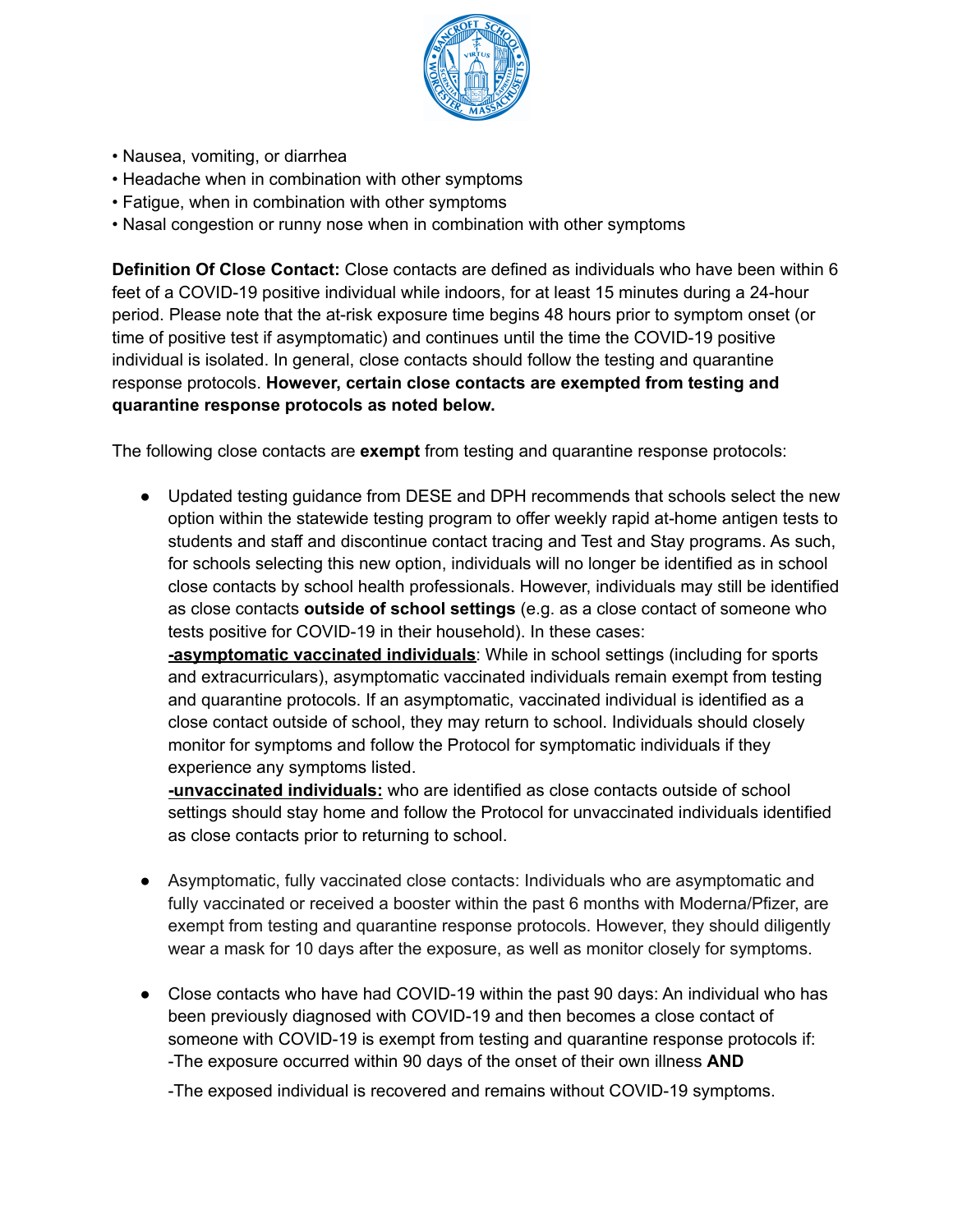

**If A Student Displays Symptoms at School:** If a student shows signs of illness while at school, the school nurse will place the student in the medical isolation room and notify the parent/guardian. The parent/guardian will be expected to pick the student up as soon as possible to limit further exposure. If more than one student is in the same waiting room at a time, they will be seated at least 6 feet apart. Students will wear a surgical mask provided by the nurse while in the medical isolation room. Students dismissed with symptoms must contact their physician and **follow the physician's recommendations for PCR or antigen testing, quarantine/isolation, and follow-up care.**

**Return to School:** In order for a student, faculty, or staff member to return to school after testing positive for COVID-19, experiencing COVID symptoms, or being in close contact with a COVID-19 positive case, they must follow one of these protocols:

# **Protocol for individuals who test positive for COVID-19:**

- **Duration:** Self-isolation for COVID-19 positive cases is a **minimum** of 5 days after symptom onset (day 0) or after positive PCR or antigen test (day 0), if asymptomatic.
- **Return to school:** After a minimum of 5 days, on day 6, only once they have: Been without fever for 24 hours (and without taking fever-reducing medications); and experienced improvement in other symptoms.
- **Following the 5-day isolation period, individuals must mask for 5 additional when around others, other than when eating, drinking, or outside.**

# **Protocol for asymptomatic, unvaccinated individuals identified as close contacts outside of school settings:**

- **Duration:** Quarantine is at least 5 days from the date of exposure (day 0 is the last contact with COVID-19 positive individual).
- **Return to School:** After 5 days, returning on day 6, provided that they: o Remain asymptomatic, o Adhere to strict mask use, other than when eating, drinking, or outside, and conduct active monitoring for symptoms through day 10; and, o Self-isolate if symptoms develop. Full quarantine information can be found [here.](https://www.mass.gov/guidance/information-and-guidance-for-persons-in-quarantine-due-to-covid-19#how-long-must-you-quarantine-)
- Note: If an individual has symptoms at the time they are designated as a close contact or within the 5 days following initial exposure, they should follow the protocol for symptomatic individuals. If an individual tests positive at any time, they follow the protocol for individuals who test positive for COVID-19.
- **● For all those exposed, best practice would also include an antigen or PCR test for COVID-19 at day 5 after exposure. If symptoms occur, individuals should immediately quarantine until a negative test confirms symptoms are not attributable to COVID-19.**

**Protocol for symptomatic individuals regardless of vaccination status:**